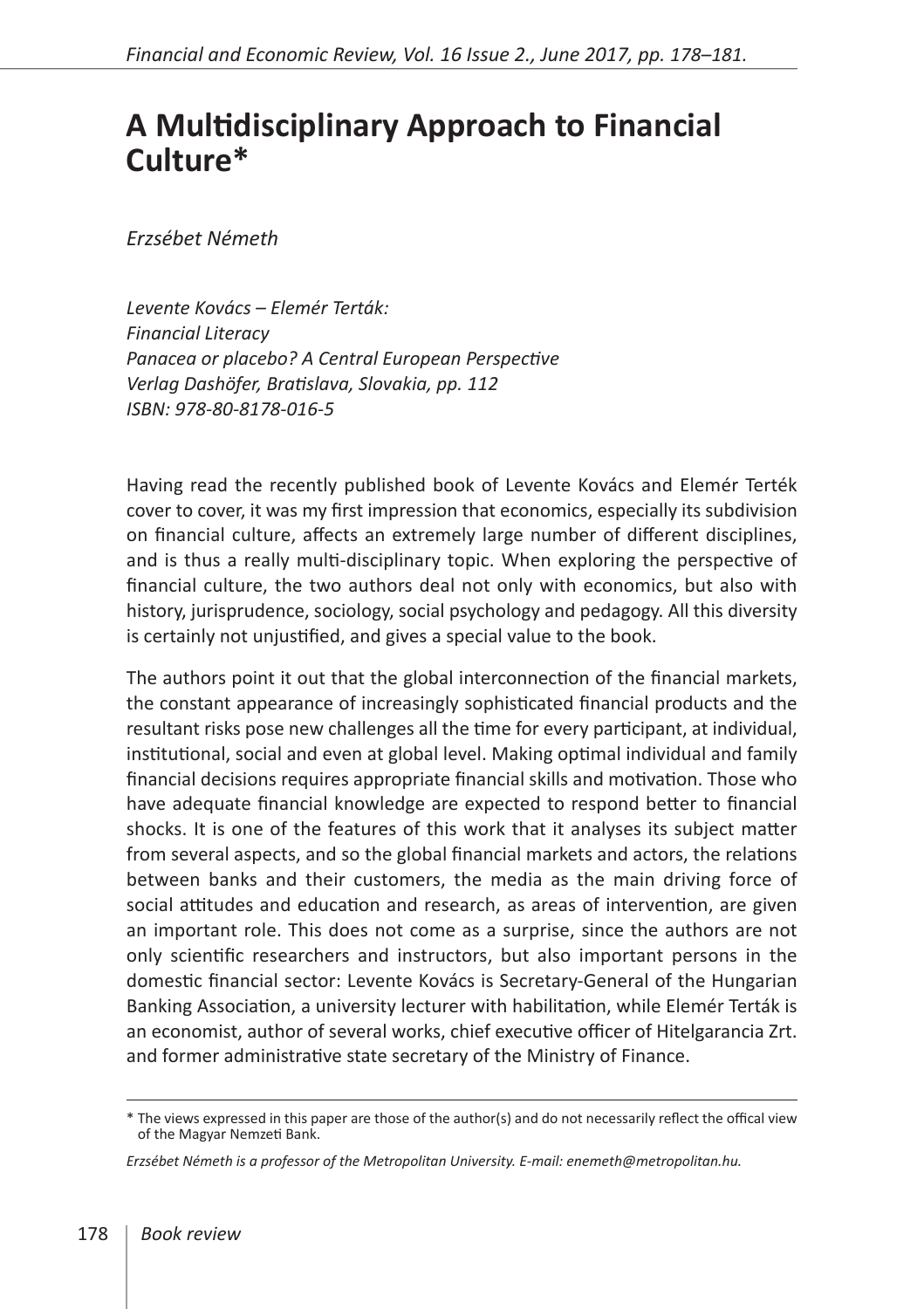The introduction to this volume is a kind of exposition of the problem, which calls attention to the exposure of the "man of the street", influenced by messages of the media and their own – often unsubstantiated – desires and fears. The authors demonstrate that average citizens without appropriate skills usually make their financial decisions not at the appropriate pace, which means that they benefit too little from an upturn and take more than their share of the disadvantages of a decline. The authors make it clear that it is necessary to develop financial culture, in order to enable the general public to become connected to financial services in the appropriate manner and to the appropriate extent, and in the introduction already they take a stand for the inclusion of the education of financial culture in school curricula.

In the following chapter the authors review the concept of financial culture and the opportunities for its dissemination. The presentation contains both an historical and an international outlook. In Hungary, the distinction of the level of financial culture is an entirely novel approach by nation, culture and even subculture: "*it is impossible to make an international comparison of financial culture and skills, since different types of skills are necessary for the management of financial challenges*  based on the level of development of the economy and the traditions of the financial *intermediary system*". At the same time, they treat as an axiom the statement that the higher the financial culture in a society, the higher the level of available savings is in the country, since the financial culture of the general public also contributes to the stability of the financial system. When writing this review, it is raised on several points that the statements formulated in the book deserve being explored by research (this applies to the above statement as well).

The authors treat the perception of the banking sector as one of the most delicate issues. They provide an historical overview on the role of money and on how the perception of interest-taking has changed in various eras and by various religions. This is one of the most exciting, most interesting parts of the book. The authors claim that the negative perception of banks is rooted in cultural history and religion, which is only further compounded by the distorting effect of the media. The impact of social level communication (the media, advertisements and political communication) on financial culture, and within that, financial skills, attitudes and behaviour is a matter worthy of research.

The next chapter of the book presents the range of financial skills the lack of which could generate – in the opinion of the authors – social exclusion, consumer dissatisfaction or financial losses. The book presents a case for the education of financial skills at such a level that is capable of adapting to the constantly changing technical environment. At the same time, it is quite stringent when it claims that *"… the faculty and the educational administration are not prepared for this challenge, and even their relevant motivation is quite low*". In respect of financial attitudes, we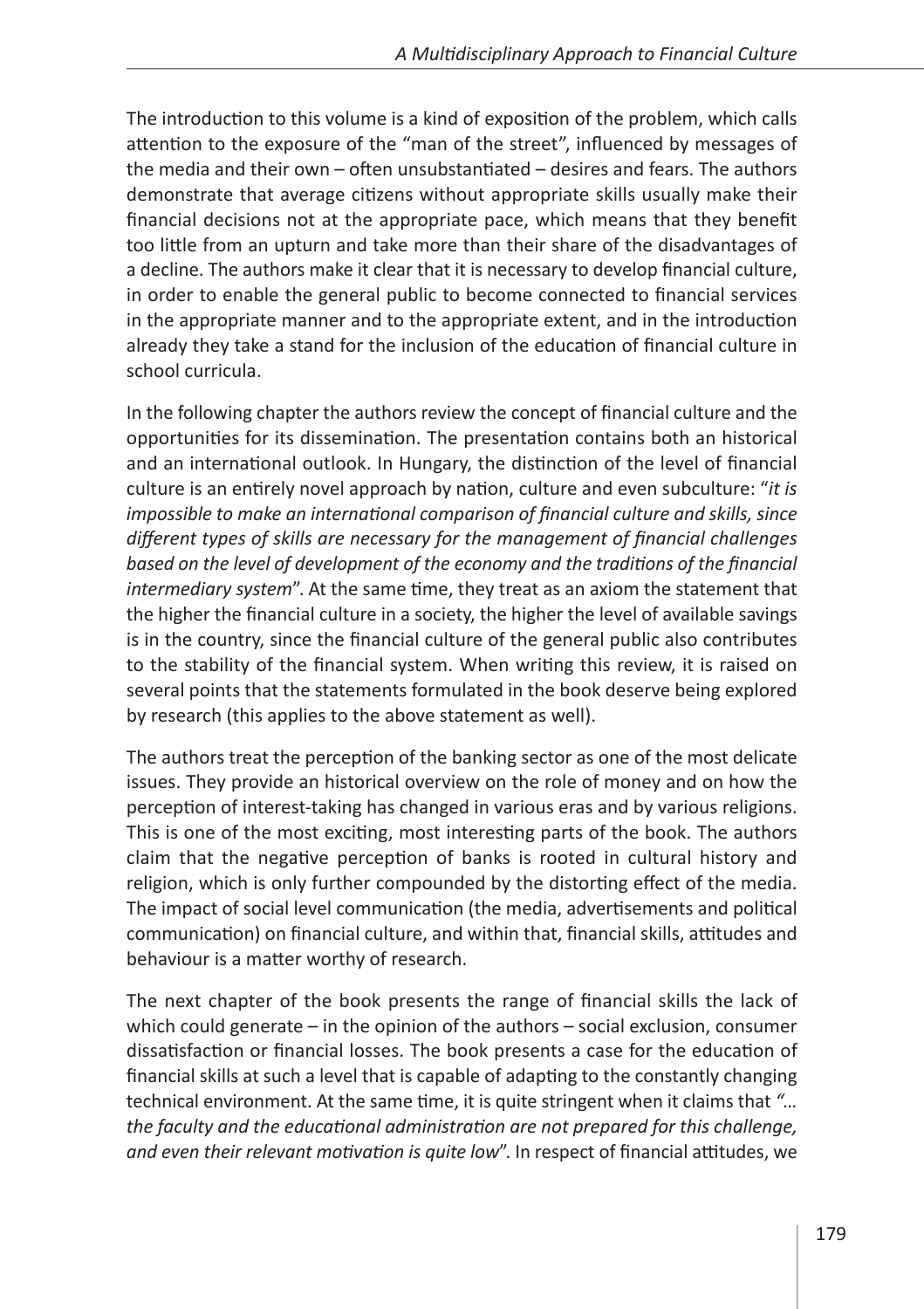see quite an emotional approach to prejudices against banks, which is explained, in addition to the deficiencies in financial skills and the effects of the media, by stating (and rightly so) that self-justification is a natural human reaction. We can observe this behaviour, for example, when the general public blame their sustained losses on the banks, as an external justification. This applies even more when the political sector holds the banks accountable for losses sustained at the level of society (which is only partially justified). The authors point out sharply that this phenomenon disrupts the assumption of responsibility for financial decisions, the propensity to repay loans and contractual discipline. All of this causes severe economic and moral damages, both at social and individual level.

The part that presents the specific nature and behaviour of banks is especially interesting. The authors emphasise that banks have an inherent inclination to operate in such a manner that they fill up the space available for them so to say, and without appropriate regulation this reinforces cyclical impacts that can be only and exclusively mitigated by regulatory and supervisory means. This is followed by an analysis of the issue of the state as a regulatory authority and a market actor, which could be important study material for every decision-maker. Considering the professional history and experiences of the authors, the following statements should be taken seriously: "…*although the sector of credit institutions is not fond of regulations, it does need them as a limiting activity, and also requires them as a potential, legitimate means of enforcement of contractual discipline*".

In the following part, the book presents research findings of determining significance concerning financial culture. The reviewer feels honoured that in four of the eight scientific research projects highlighted and presented in detail in the book he was the leader of the working group performing the research. These were the international longitudinal research conducted with the support of the Financial Compass Foundation and based on the OECD methodology, and research conducted based on a financial personality test, which is unique in Hungary. The State Audit Court is also included in the selection with two research projects. One study analyses the financial culture of students of higher education, the other the financial culture developments introduced in extra-curricular education in Hungary. Research by Econvencio spanning several years affects a wide group of secondary school students. The survey of the Student Loan Centre was focused on the vision of the future of career starters, while the researchers of the University of Miskolc compared the financial skills of students of economy to those of other students. Deloitte prepared a scientific analysis on the financial habits of Hungarian households. The description of the surveys complies with the scientific standards, but its style is still highly accessible and easy to follow. In summary, the results of the research imply that in Hungary the level of financial skills can be considered average in international comparison, however, the practical application of the skills